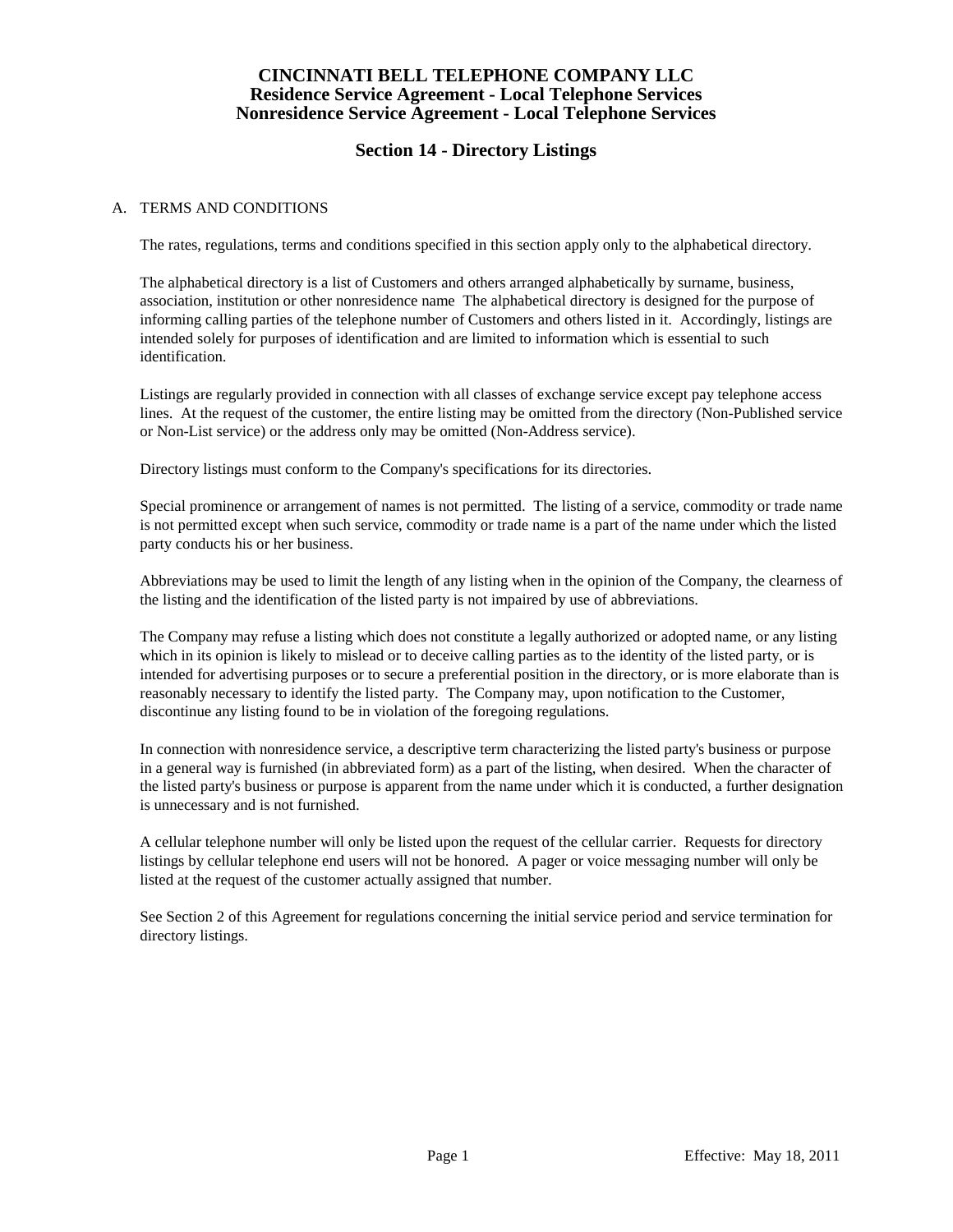# **Section 14 - Directory Listings**

#### B. PRIMARY LISTINGS

### 1. Terms and Conditions

A primary listing is the listing furnished as a part of the exchange service. It includes the name of the customer, a business, purpose or other nonresidence designation when required, the address (Post Office Box is not permitted for nonresidence listings), and the telephone number.

One primary listing is furnished with each residence or nonresidence line, Centrex service, or PBX system, except that when a customer has two or more lines with Hunting, only one primary listing is provided for the hunt group.

A dual name primary listing comprised of a surname, two first names, an address and a telephone number may be provided. Titles, middle names, and initials may be associated with the first names. This listing may be provided for two persons who share the same surname and reside or have a business at the same address or for a person known by two first names.

Supplementary material not regularly provided as part of a primary listing is classified as extra line matter.

2. Rates and Charges

The monthly rate for primary listings is included in the monthly rate for the service.

The initial charge for a Primary Listing applies when establishing or changing the Primary Listing except when one or more exchange access lines are established; or when changing from either non-published service, non-address service, or non-list service with a monthly rate to listed service.

The rates and charges for Primary Listings are shown in the Price List Section of this Agreement.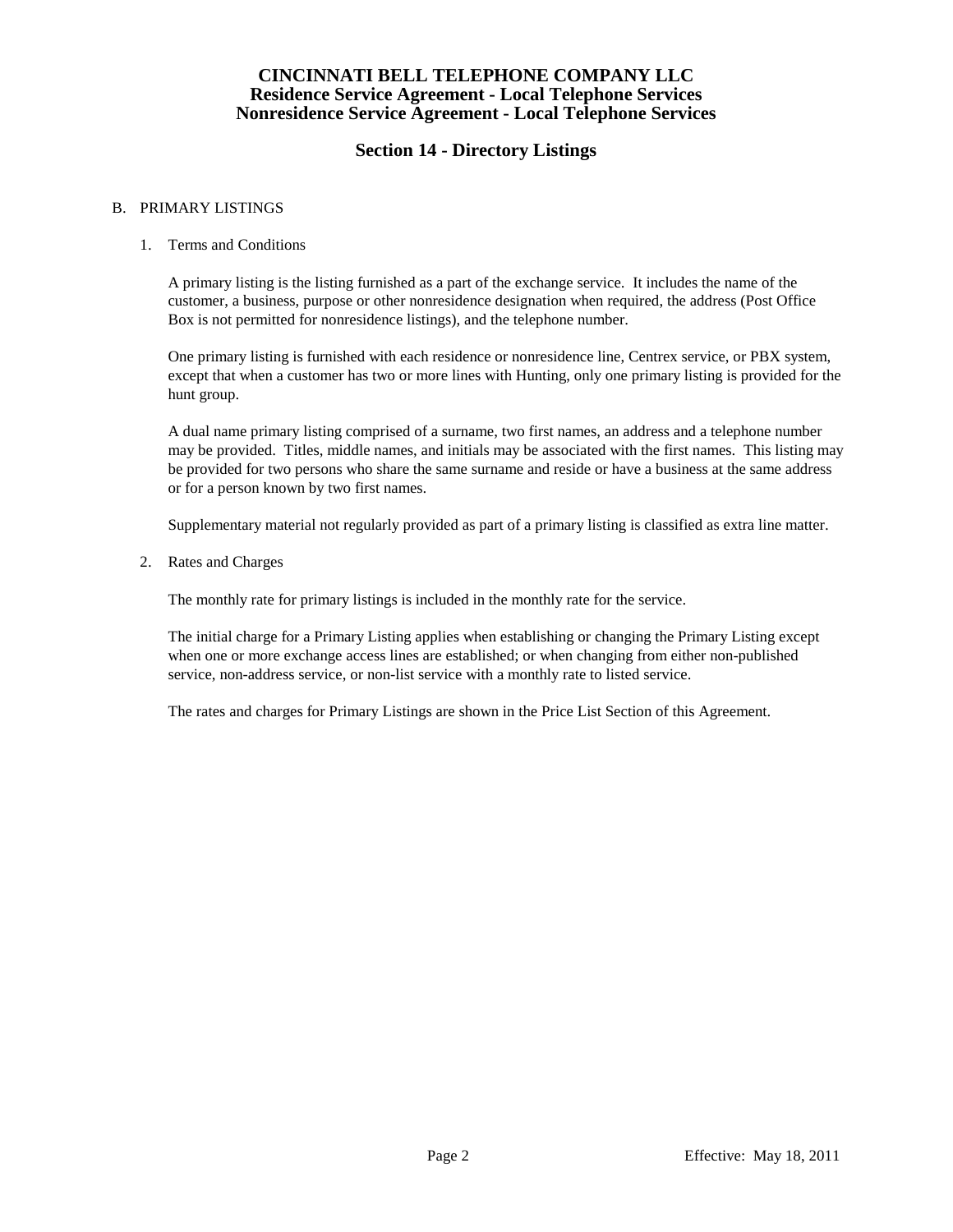# **Section 14 - Directory Listings**

### C. ADDITIONAL LISTINGS

#### 1. Terms and Conditions

Additional listings are similar to primary listings and furnished in addition to primary listings at the request of the Customer.

To be eligible for an additional listing, the Customer must pay the appropriate monthly rate, if any, for a primary listing or its equivalent.

Supplementary material not regularly provided as part of an additional listing is classified as extra line matter.

Cellular telephone, pager, or voice messaging services may subscribe for additional listings. However, due to the technical nature of these services, the Company may place limitations on, or refuse a listing for cellular, pager or voice messaging services.

Residential additional listings may be the names of members of the family, or others, residing in and part of the Customer's household. A dual name additional listing may be provided to the customer subject to the terms and conditions for dual name listings in Part B. of this section.

Additional listings furnished in connection with nonresidence service may be, but are not limited to:

The names of partners or members, if the Customer is a partnership.

The names of representatives or employees of the Customer.

The names of individuals and firms which the Customer owns or controls or is duly authorized to represent. An individual or firm is considered to be represented in business by a Customer only when the Customer furnishes bona fide representation and the relationship is one of principal and agent. Listings are not furnished when the representation is nominal or incidental and the party to be listed essentially is a patron, client or tenant of the customer. The furnishing of answering or secretarial services is not considered to be representation.

Obsolete names, colloquial names, abbreviated names, names which are commonly spelled in more than one way, and rearrangement of names, when they are not designed to secure preferential position in the directory or for advertising purposes.

Additional nonresidence listings are not permitted in connection with residence service.

#### 2 Rates and Charges

The initial charge for an Additional Listing applies when establishing or changing Additional Listings.

The monthly rate for an Additional Listing begins when the information records are posted. Information records are posted when the listing is accepted or when the directory in which it will appear is issued, at the option of the Customer.

The rates and charges for Additional Listings are shown in the Price List Section of this Agreement.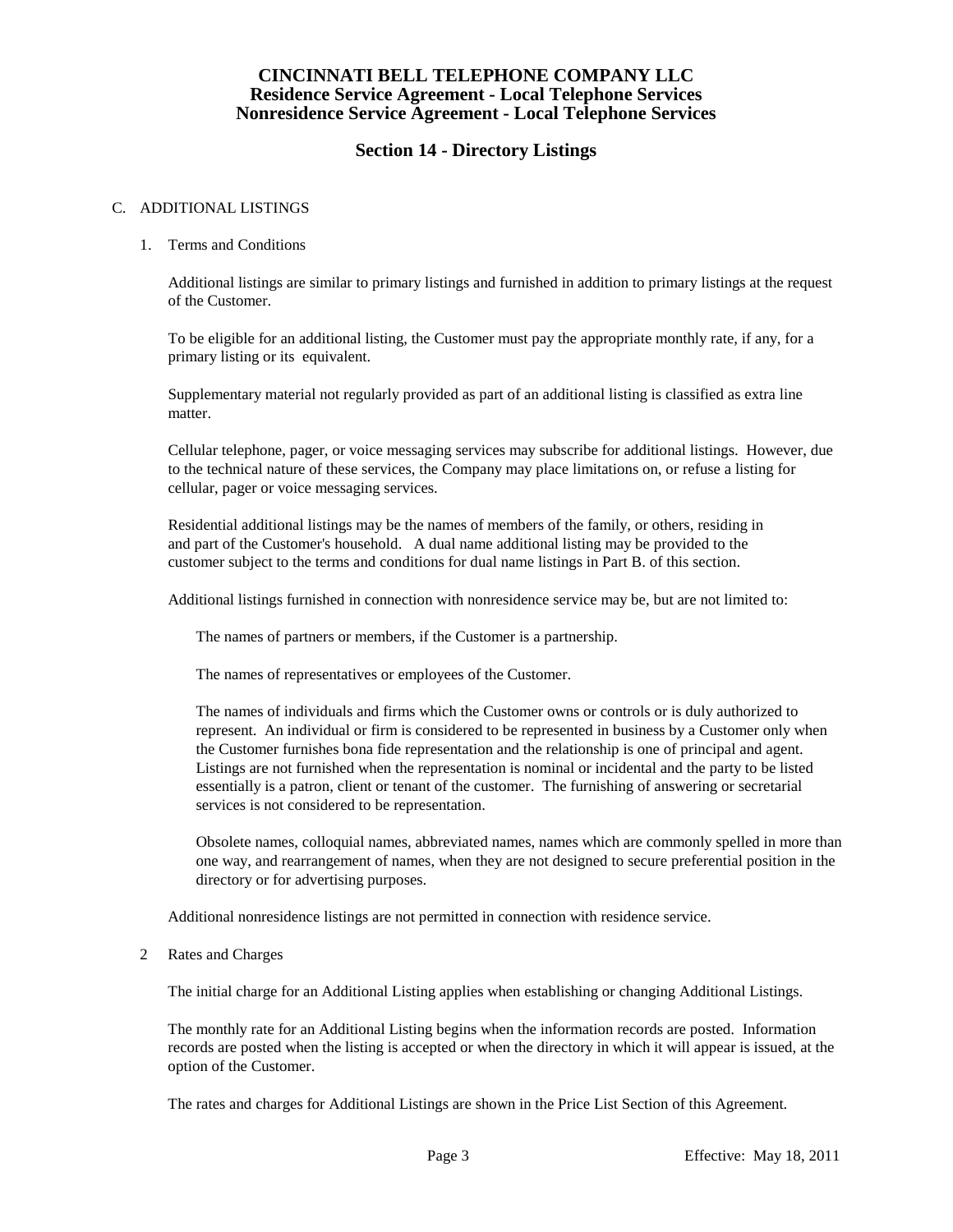# **Section 14 - Directory Listings**

### D. ALTERNATE LISTINGS

#### 1. Terms and Conditions

Alternate listings are supplementary listings which usually follow a primary or regular additional listing and refer a calling party to other telephone numbers under certain conditions. The alternate telephone numbers may be those of other customers, subject to their consent.

To be eligible for an alternate listing, a Customer must pay the appropriate monthly rate, if any, for a primary listing or its equivalent.

Cellular telephone, pager or voice messaging services may subscribe for alternate listings. However, due to the technical nature of these services, the Company may place limitations on, or refuse a listing for cellular, pager or voice messaging services.

#### 2 Rates and Charges

The initial charge for an Alternate Listing applies when establishing or changing Alternate Listings.

The rates and charges for Alternate Listings are shown in the Price List Section of this Agreement.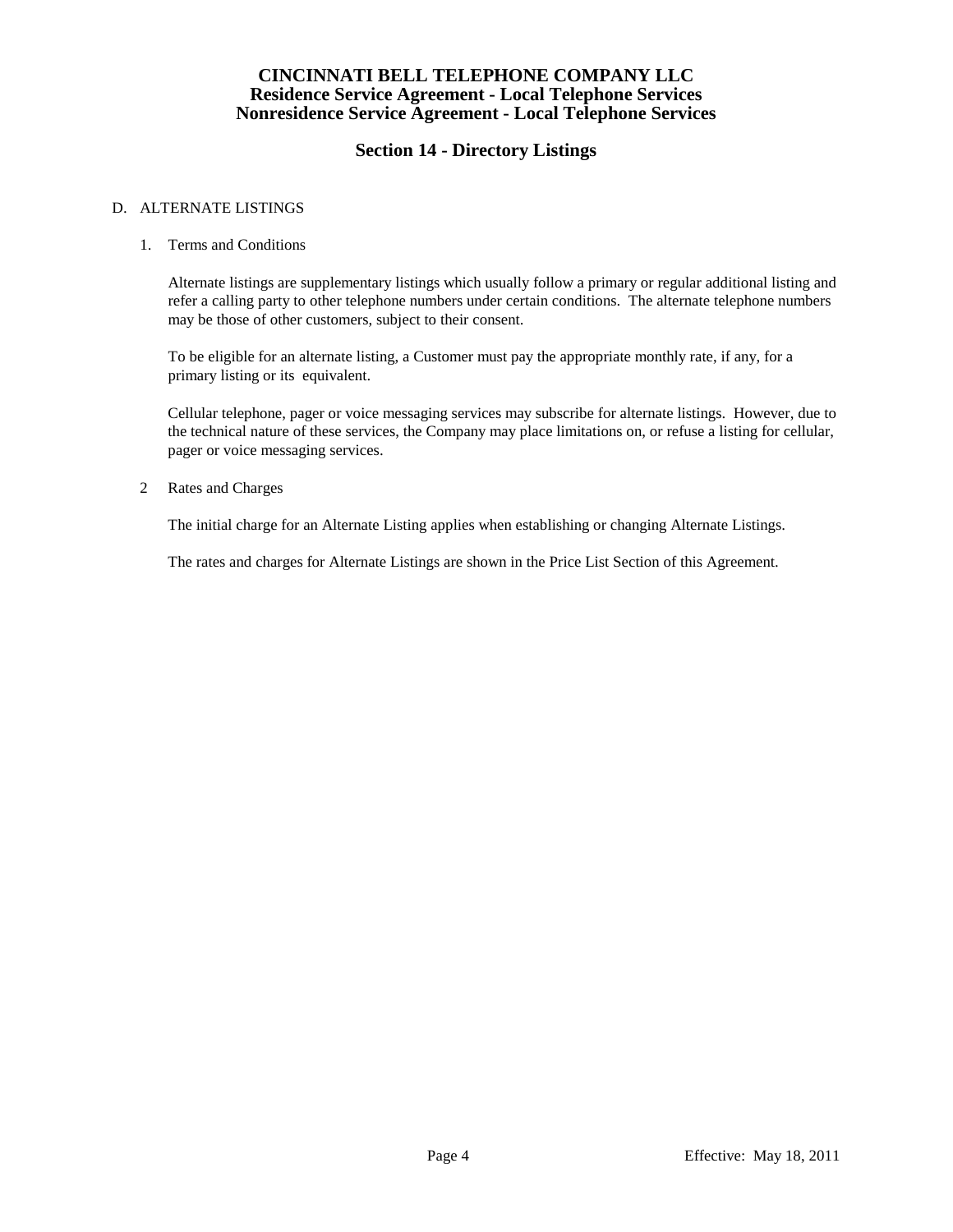# **Section 14 - Directory Listings**

### E. FOREIGN LISTINGS

#### 1. Terms and Conditions

Foreign listings are listings in an alphabetical directory of an exchange other than the exchange in which the listed service is furnished. Foreign listings are similar to primary listings, except that extra line matter is sometimes required to direct the calling party in placing the call when the number cannot be dialed.

#### 2. Rates and Charges

The initial charge for a Foreign Listing applies when establishing or changing Foreign Listings.

The rates and charges for Foreign Listings are shown in the Price List Section of this Agreement.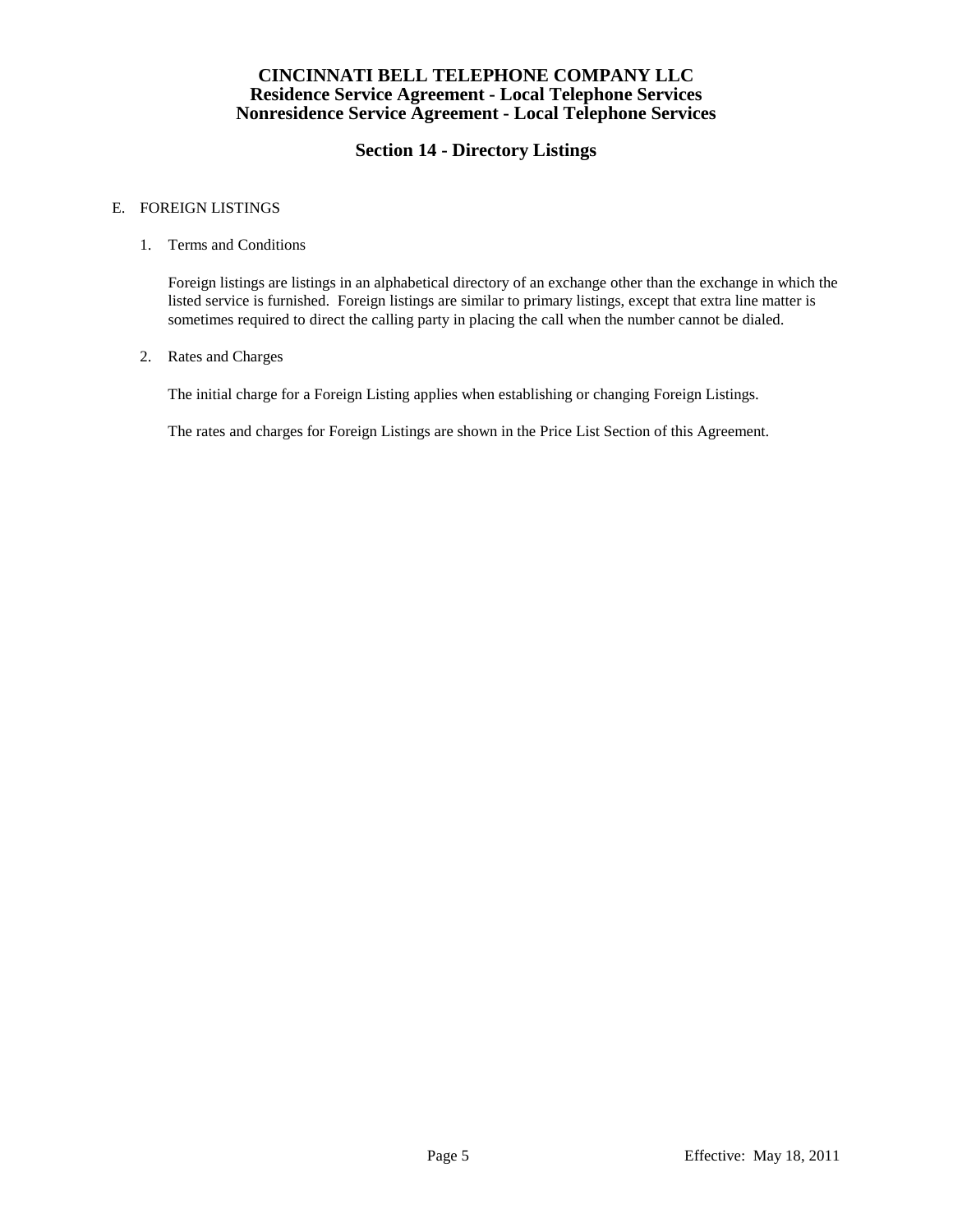# **Section 14 - Directory Listings**

### F. NON-PUBLISHED SERVICE

### 1. Terms and Conditions

The name, address and telephone number of non-published service is not listed in the Company's alphabetical directories. The name and address, but not the telephone number, appear on information records available to the general public.

When calling the Universal Emergency Number Service (911), a Customer forfeits the privacy afforded by Non-Published Service to the extent that the telephone number associated with the originating station is furnished to the Public Safety Answering Point on a call-by-call basis for the purpose of responding to emergency calls.

Incoming calls to non-published service will be completed by the Company only when the calling party places the call by number. The Company will adhere to this practice regardless of any claim of emergency the calling party may present. The acceptance by the Company of the Customer's request to refrain from publishing his or her telephone number in the directory does not create any relationship or obligation, direct or indirect, to any person other than the Customer.

In the absence of gross negligence or willful misconduct, no liability for damages arising from publishing the telephone number of non-published service in the directory or disclosing the number to any person shall attach to the Company. Where such a number is published in the directory, the Company's liability will be limited to and satisfied by a refund of any monthly charges which the Company may have made under this Part F, for non-published service.

The Customer indemnifies and saves the Company harmless against any and all claims for damages caused or claimed to have been caused, directly or indirectly, by the publication of the number of a non-published service or the disclosing of the number to any person. For additional liability information see Section 2 of this Agreement.

Providing the name, address and/or telephone number of a non-published service Customer for billing purposes only, to the Customer's primary interexchange carrier, does not constitute publication or disclosure of the Customer's name, address, and/or number.

Interexchange Carriers must not release the name, address, and/or telephone number of any non-published service Customer without the written consent of the Company and the Customer. Exceptions to this rule are as follows:

Use of name and address for the rendering of the interexchange carrier's bill to the Customer.

Release of the telephone number only for purposes of detail billing.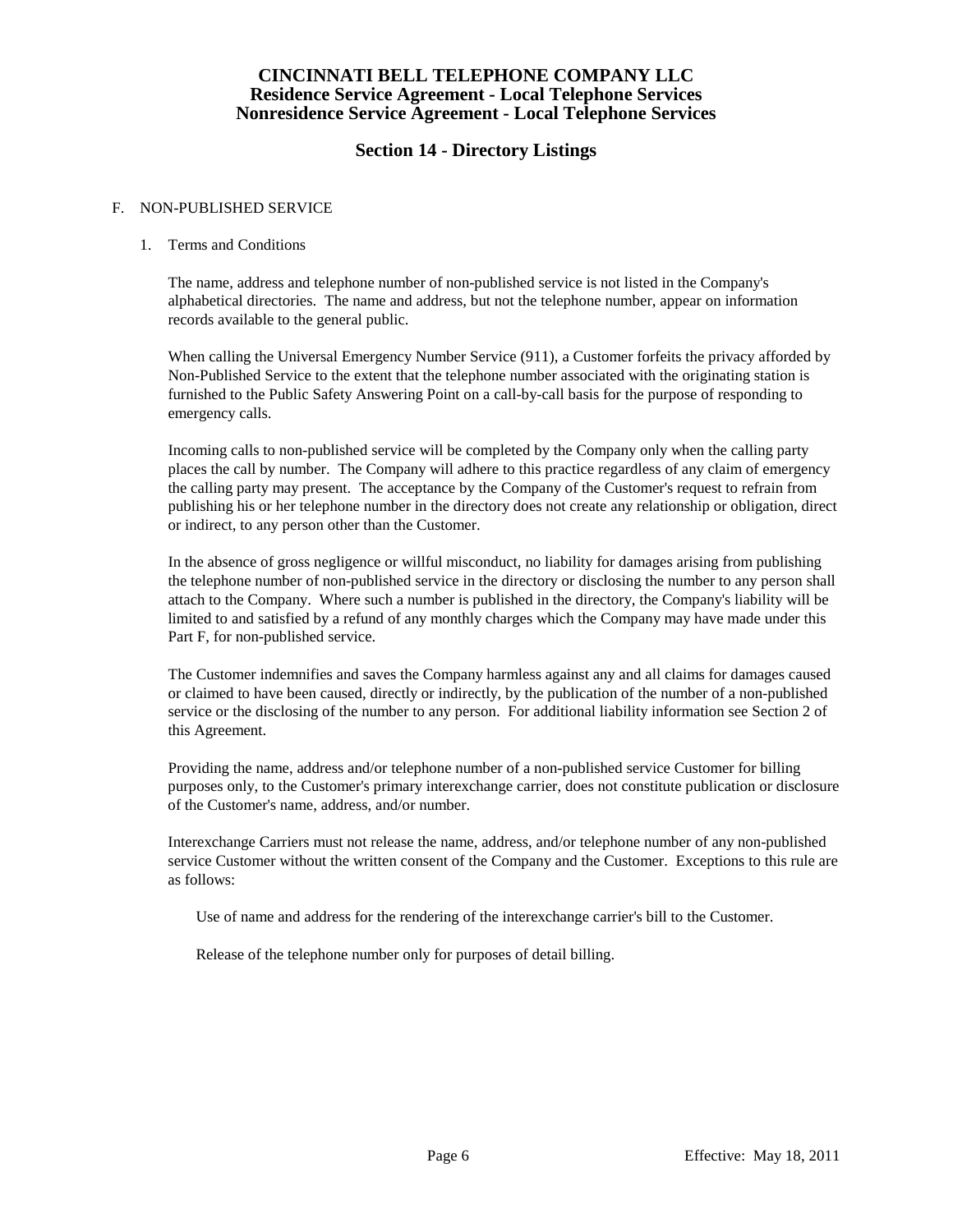# **Section 14 - Directory Listings**

### F. NON-PUBLISHED SERVICE (Continued)

### 2. Rates and Charges

The initial charge for Non-Published Service applies when establishing or changing the Non-Published listing except when one or more exchange access lines are established or where assistance is requested in stopping harassing or obscene calls and Non-Published service is provided for a temporary period of 30 days or less to discourage the caller.

The monthly rate for Non-Published service does not apply:

To Pay Telephone Access Lines

To foreign exchange service where the Customer is also furnished exchange service from the normal exchange.

To additional service furnished to the same Customer at the same address.

Where the Customer has other service listed in the same name in the alphabetical directory for the territory in which the Customer is located, provided that both services are of the same class, or if the services are of different classes, arrangements have been made so that calls to the listed number will be answered at all times.

Where a Customer is a permanent guest residing in a hotel or club and has an additional listing showing the telephone number included with the primary directory listing furnished the hotel or club.

Where service is installed for a temporary period.

Where assistance is requested in stopping harassing or obscene calls and non-published service is provided for a temporary period of 30 days or less to discourage the caller.

The rates and charges for Non-Published Service are shown in the Price List Section of this Agreement.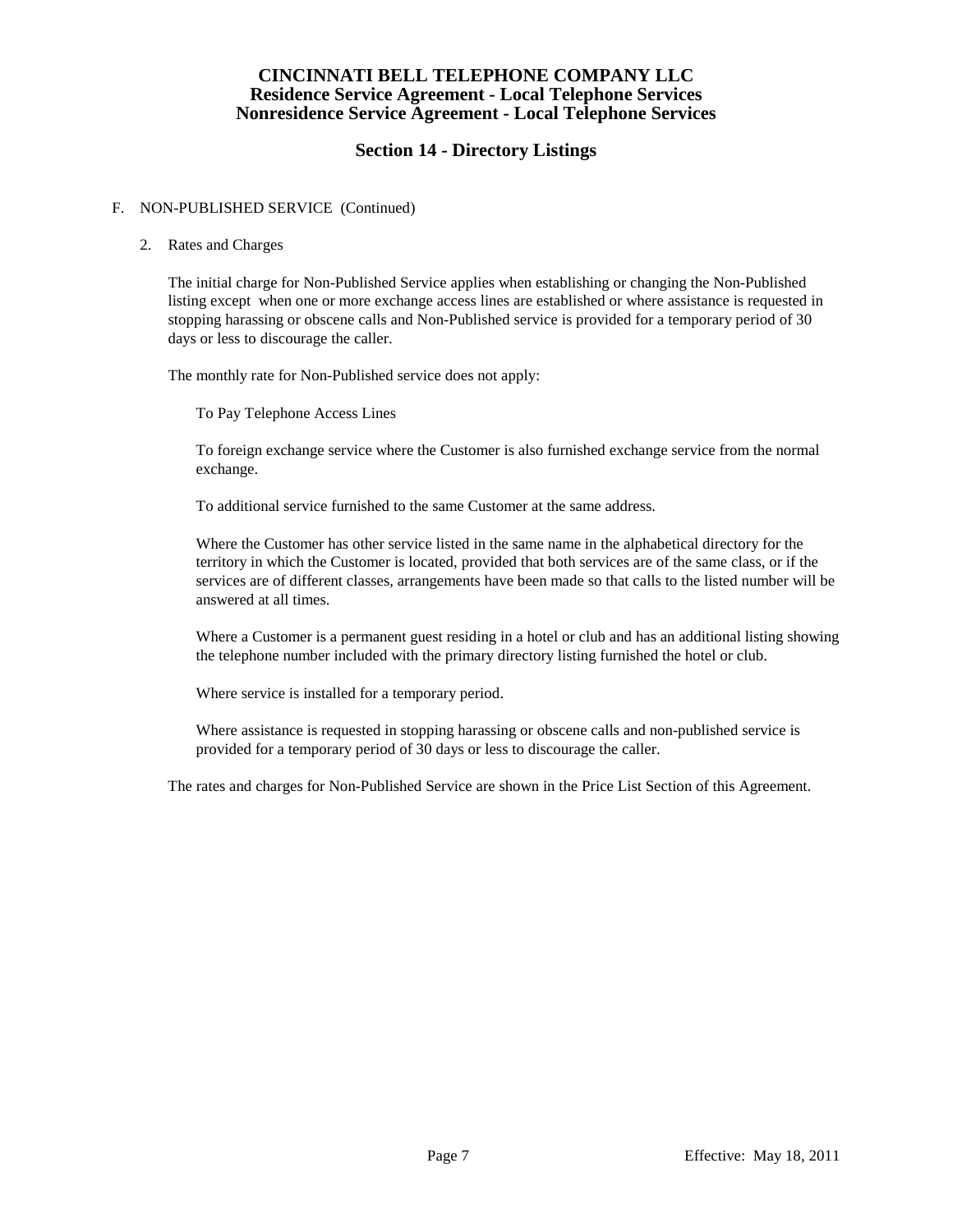# **Section 14 - Directory Listings**

### G. NON-LIST SERVICE

#### 1. Terms and Conditions

Non-List Service allows Customers to exclude their name, address, and telephone number from appearing in the Company's alphabetical directories. However, the Customer's name, address, and telephone number will appear in the Directory Assistance information database and will be furnished to the calling party when requested through Directory Assistance.

When calling the Universal Emergency Number Service (911), a Customer forfeits the privacy afforded by Non-List Service to the extent that the name, address, and telephone number associated with the originating station is furnished to the Public Safety Answering Point on a call-by-call basis for the purpose of responding to emergency calls.

The acceptance by the Company of the Customer's request to refrain from publishing the Customer's name, address and telephone number in the directory does not create any relationship or obligation, direct or indirect, to any person other than the Customer.

In the absence of gross negligence or willful misconduct, no liability for damages arising from publishing the name, address or telephone number of a Non-List Service Customer in the directory will attach to the Company, and where such name, address, and telephone number are published in the directory, the Company's liability will be limited to and satisfied by a refund of any monthly charges which the Company may have made under this Part G for Non-List service.

The Customer indemnifies and saves the Company harmless against any and all claims for damages caused or claimed to have been caused, directly or indirectly, by the publication of the name, address and telephone number of a Non-List Service Customer. For additional liability information, see Section 2 of this Agreement.

Providing the name, address and telephone number of a Non-List Service Customer for billing purposes only, to the customer's primary interexchange carrier, does not constitute publication or disclosure of the address.

Interexchange Carriers must not release the name, address and telephone number of any Non-List Service Customer without the written consent of the Company and the Customer, except when the address is used for the purpose of rendering the interexchange carrier's bill to the customer.

#### 2. Rates and Charges

The initial charge for Non-List service applies when establishing or changing the listing information associated with the address. The initial charge does not apply when the Non-List Service is set-up at the same time that the primary listing associated with the access line is established.

The rates and charges for Non-List Service are shown in the Price List Section of this Agreement.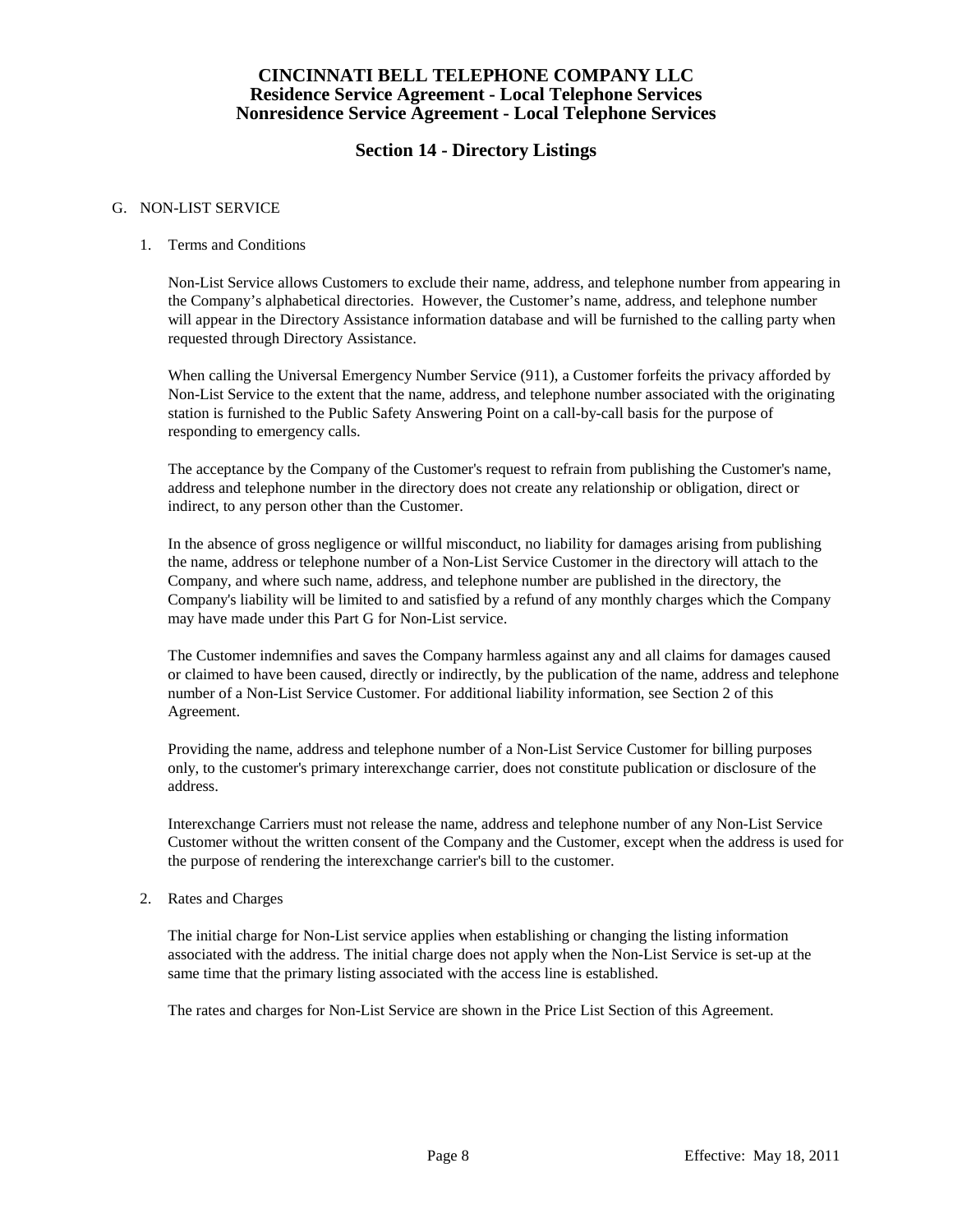# **Section 14 - Directory Listings**

#### H. NON-ADDRESS SERVICE

### 1. Terms and Conditions

Non-Address Service allows Customers to list their name and telephone number in the alphabetical directory or information records available to the general public but not to list the address where the telephone service is located.

When calling the Universal Emergency Number Service (911), a Customer forfeits the privacy afforded by Non-Address Service to the extent that the address associated with the originating station is furnished to the Public Safety Answering Point on a call-by-call basis for the purpose of responding to emergency calls.

The acceptance by the Company of the Customer's request to refrain from publishing the Customer's address in the directory does not create any relationship or obligation, direct or indirect, to any person other than the Customer.

In the absence of gross negligence or willful misconduct, no liability for damages arising from publishing the address of Non-Address Service in the directory or disclosing the address to any person will attach to the Company, and where such an address is published in the directory, the Company's liability will be limited to and satisfied by a refund of any monthly charges which the Company may have made under this Part H for Non-Address service.

The Customer indemnifies and saves the Company harmless against any and all claims for damages caused or claimed to have been caused, directly or indirectly, by the publication of the address of a Non-Address Service Customer or the disclosing of the address to any person. For additional liability information see Section 2 of this Agreement.

Providing the address of a Non-Address Service Customer for billing purposes only, to the Customer's primary interexchange carrier, does not constitute publication or disclosure of the address.

Interexchange Carriers must not release the address of any Non-Address Service Customer without the written consent of the Company and the Customer, except when the address is used for the purpose of rendering the interexchange carrier's bill to the Customer.

#### 2. Rates and Charges

The initial charge for Non-Address Service applies when establishing or changing the listing information associated with the address. The initial charge does not apply when the Non-Address Service is set-up at the same time that the primary listing associated with the access line is established.

The rates and charges for Non-Address Service are shown in the Price List Section of this Agreement.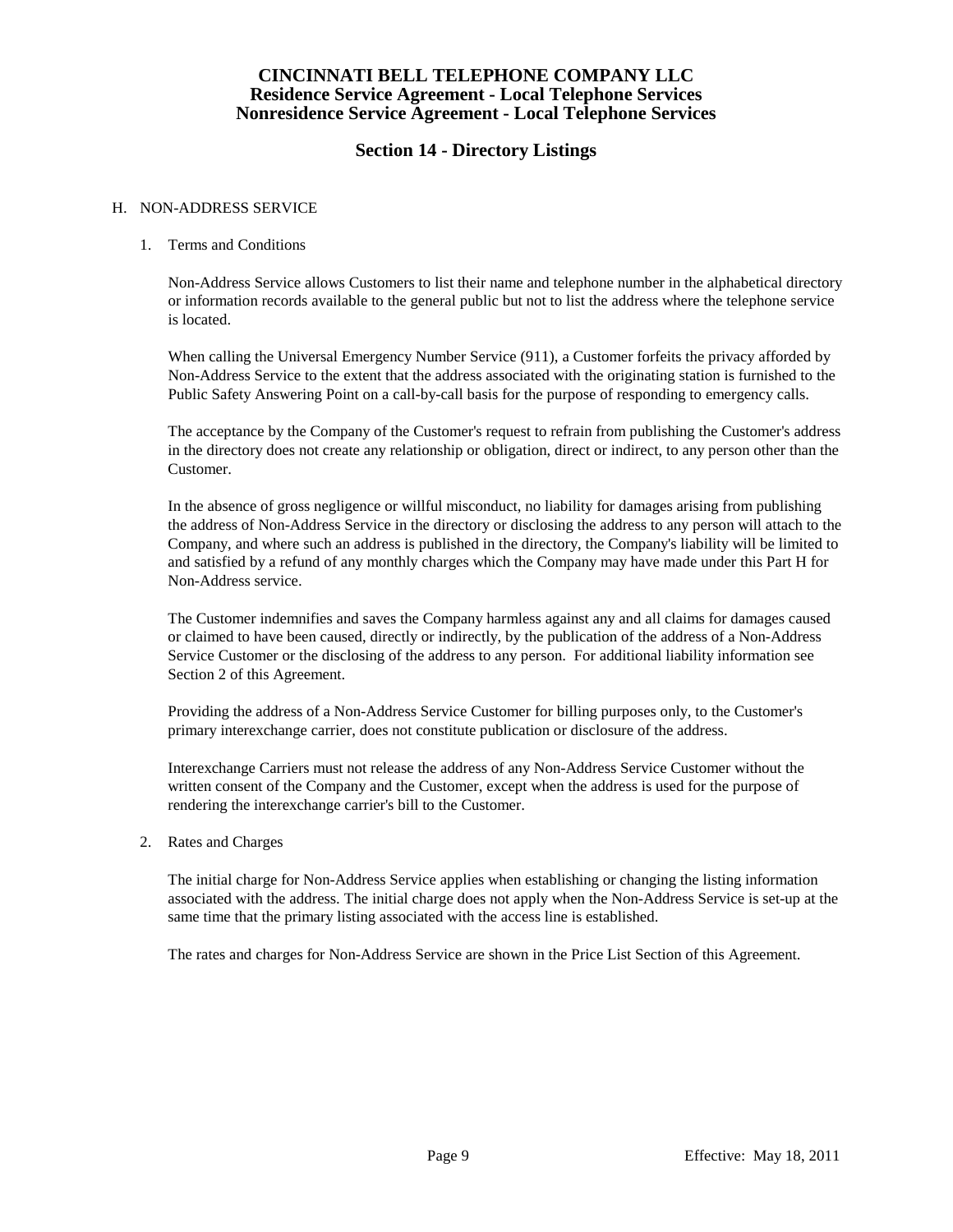# **Section 14 - Directory Listings**

### I. LOGO LISTINGS

#### 1. Terms and Conditions

Logo Listings allow residential customers to make their listing in the White Pages alphanumeric directory distinctive by captioning their listing with a logo that depicts their hobby, interest, or school.

Only residential service customers may subscribe to Logo Listings.

Subscribers must select from a list of logos provided by the Company. Customers are not allowed to create their own logos.

Logo Listings may be purchased for primary, additional, or alternate listings.

The minimum period for Logo Listings is the entire directory period which is generally one year. Customers requesting cancellation and/or discontinuation of the Logo Listing after the directory close date will be charged for the Logo Listing until a new directory is issued which does not have the Logo Listing included.

Customers may pay for the Logo Listing by paying the charge for one year as an up front one time charge rather than paying the monthly charge. Customers making the annual payment will not receive a refund in the event that the Customer does not continue service at that address or telephone number for the entire directory period.

2. Rates and Charges

The rates and charges for Logo Listings are shown in the Price List Section of this Agreement.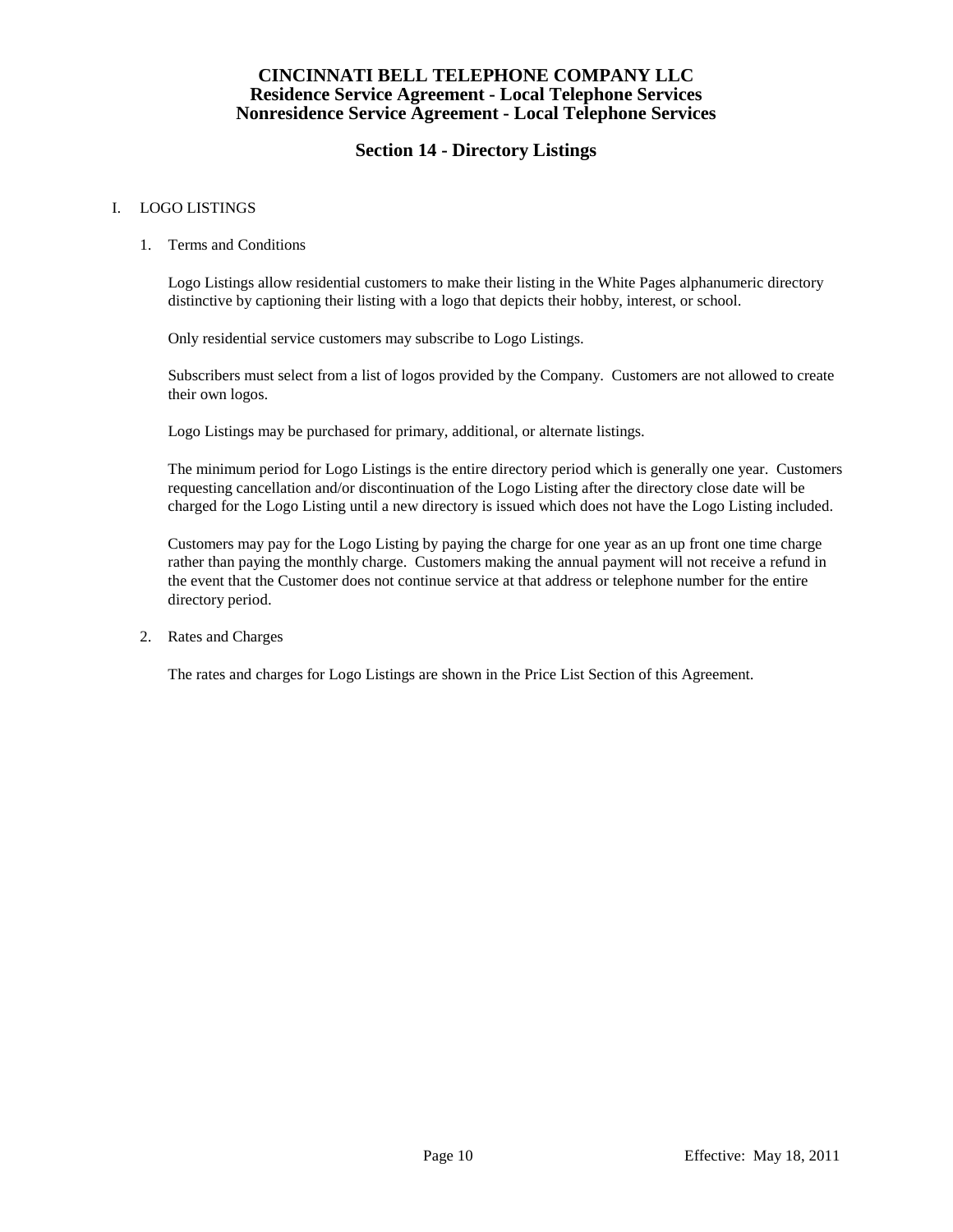# **Section 14 - Directory Listings**

### J. ELECTRONIC ADDRESS LISTINGS

#### 1. Terms and Conditions

Electronic Address Listings provide listing information associated with the Customer such that the Customer may be contacted via electronic (computer) access using the Customer's Uniform Resource Locator (URL) and/or E-Mail address.

The rates and regulations specified herein apply only to listings in the White Pages alphabetical directory.

Listings must conform to the Company's specifications with respect to its directories. The Company reserves the right to reject listings when in its sole judgment, such listings would violate the integrity of Company records and its directories, confuse individuals using the directory, or when the subscriber cannot provide satisfactory evidence that he/she is authorized to do business as requested.

Electronic Address Listings may or may not be associated with a primary or regular additional listing.

Electronic Listings will be accepted for parties who do not purchase their local telephone service from the Company. Listings for parties whose telephone service is not provided by the Company must pay for their listing on an annual basis prior to the listing appearing in the directory. These Customers will be billed the nonrecurring charge plus 12 times the monthly service rate, equivalent to purchasing the service for twelve months.

2. Rates and Charges

The nonrecurring charge for Electronic Address Listings applies to establish or change an Electronic Address Listing.

The rates and charges for Electronic Address Listings are shown in the Price List Section of this Agreement.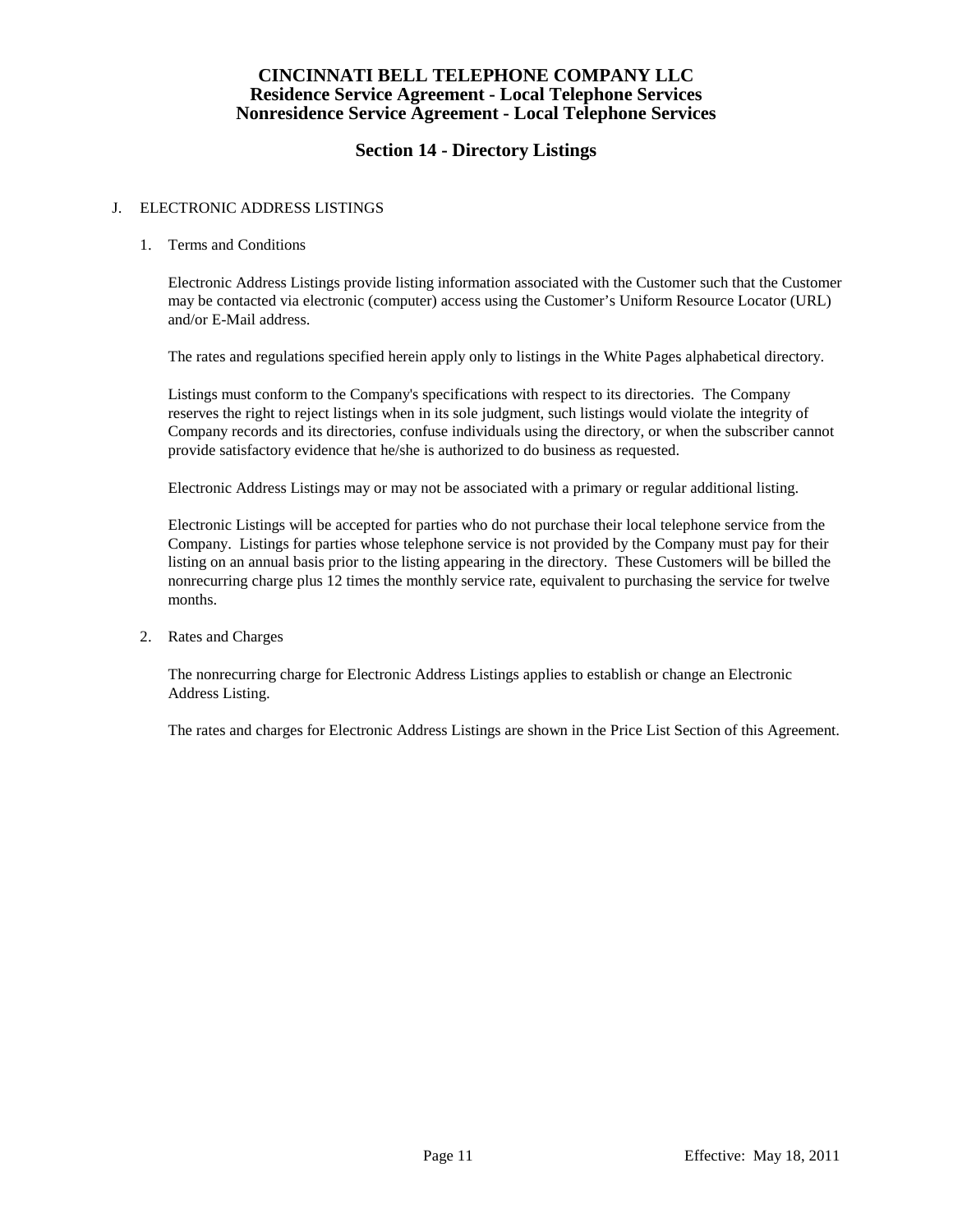# **Section 14 - Directory Listings**

### K. SECRETARIAL LISTINGS

1. Terms and Conditions

Secretarial answering services may subscribe to Secretarial Listings on its administrative service or on its direct inward dialing service for its patrons who do not have a requirement for local exchange service.

Secretarial Listings must have the same address as the secretarial answering service.

The secretarial answering service subscribing to Secretarial Listings for its patrons must not provide telephone facilities for the use of its patrons nor may the patrons be permitted to use the secretarial answering service's administrative telephone service.

The secretarial answering service subscribing to Secretarial Listings will be responsible for all charges, including toll, applied to the telephone number listed for the patron.

2. Rates and Charges

The rates and charges for Secretarial Listings are shown in the Price List Section of this Agreement.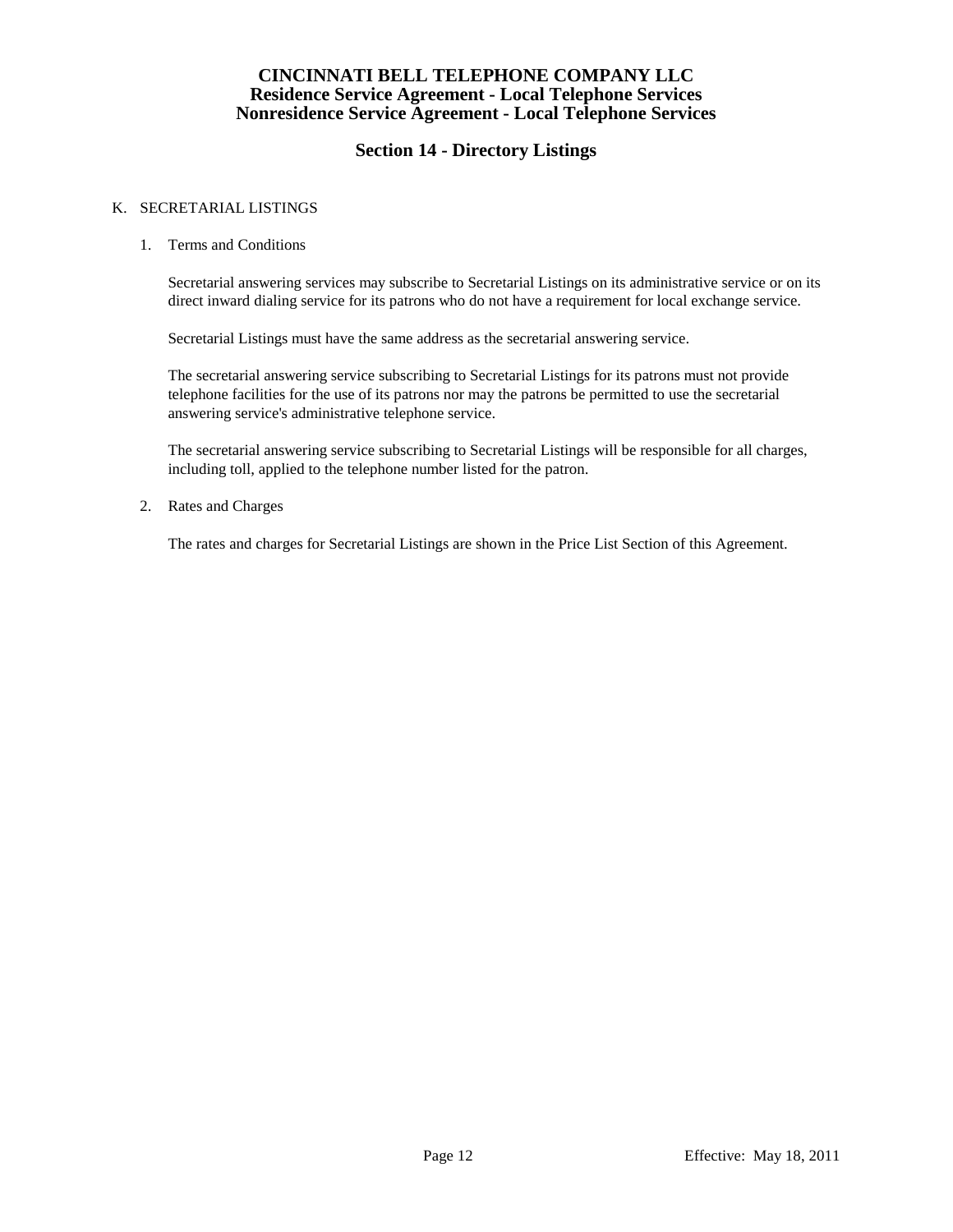# **Section 14 - Directory Listings**

### L. EMERGENCY SERVICE PROVIDER DATABASE SERVICE (ESPDS)

- 1. Definitions
	- a. Public Emergency

For the purposes of this service, a public emergency shall be defined as the presence of actual or imminent conditions which present either an immediate danger to the health or safety of people or a likelihood of severe irreparable damage to property.

b. Public Emergency Notification Services

Public Emergency Notification Services are services that notify the public of a public emergency.

c. Public Emergency Services

Public emergency services include 911 emergency services (incoming calls to PSAP) and Public Emergency Notification Services.

d. Public Emergency Support Services

Information or database management services used in support of Public Emergency Services.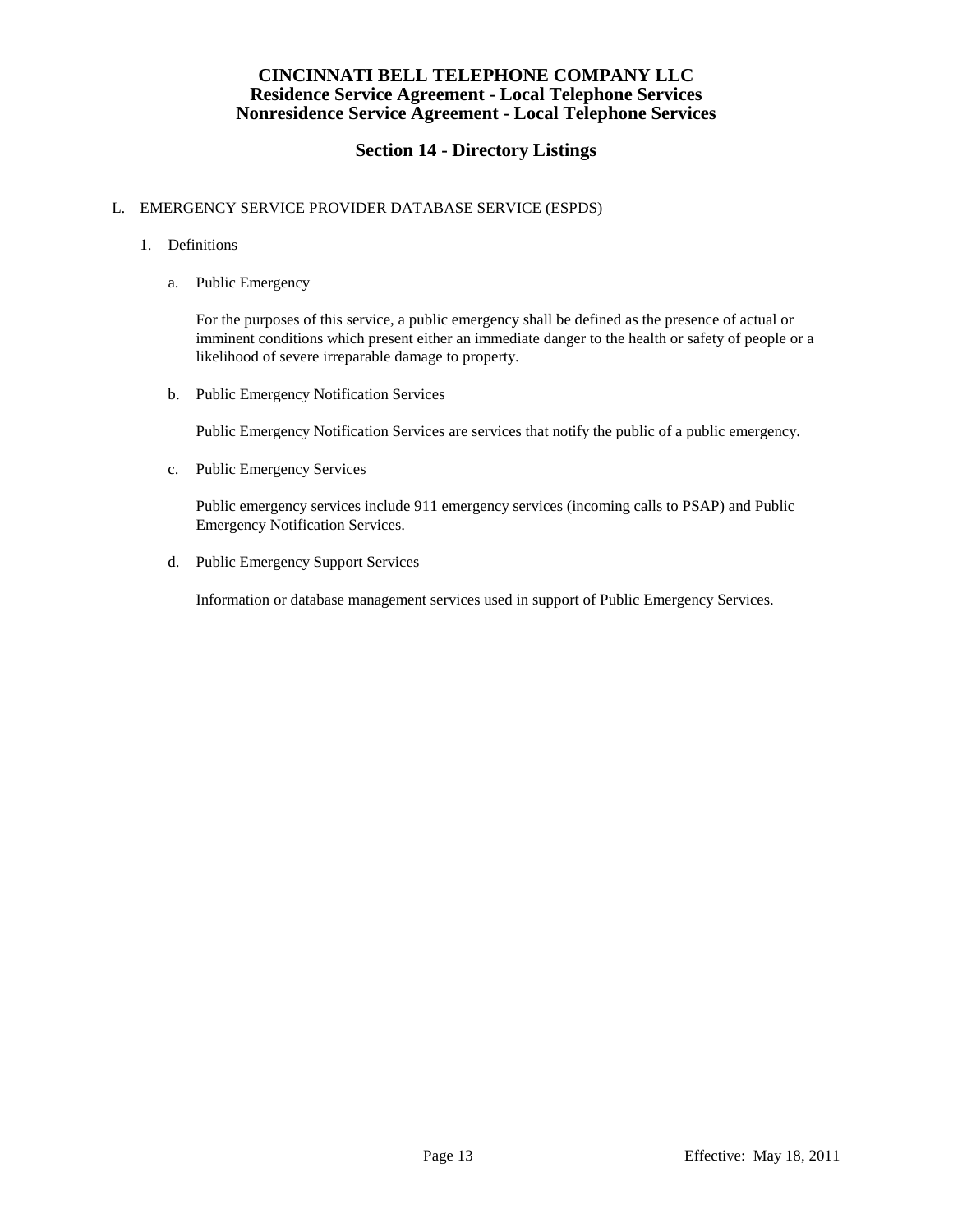# **Section 14 - Directory Listings**

### L. EMERGENCY SERVICE PROVIDER DATABASE SERVICE (ESPDS) (Continued)

### 2. Terms and Conditions

The Company will provide Emergency Service Provider Database Service (ESPDS) to the Customer (a city, county, or municipality) solely for the purpose of delivering or assisting in the delivery of public emergency notification. Customers ordering this service are required to provide written certification to the Company showing that they have the capability and authority to provide the service for which the data is intended.

The extract will include published, non-published, listed, and non-listed information including listed information of Competitive Local Exchange Carriers (CLECs), if present. The extract will consist of listed name, listed address (if present), and ten-digit telephone number.

ESPDS is available by, and must be ordered by, one of the following primary criteria:

City/Municipality Name and State County Name and State

Customers may specify incorporated municipalities, unincorporated municipalities, or both. The information contained in all extract files will be sorted by telephone number in ascending sequence. Extracts will only be provided for the Customer's jurisdictional area for which public emergency services or public emergency support services are authorized. Foreign Listings, Foreign Exchange, and multiple listings will be excluded from the extract.

The information provided by ESPDS may not be used, in whole or part, to provide Basic 911 or E911 Service. Misuse of the data provided pursuant to this Agreement or failure to comply with any other provisions of this Agreement will be cause for immediate suspension of the service provided hereunder.

Any information shared between the Company and the ESPDS Customer is considered confidential and proprietary.

The information provided by ESPDS is available to Customers utilizing one of the following data storage methods: 1) CD-ROM or 2) e-mail dependent on file size constraints. Customers must specify the storage method when ESPDS is ordered.

Public Emergency Services providers and Public Emergency Support Services providers requesting ESDPS must meet the current network standards and must cooperate with the Company's network operations center (NOC) to avoid network problems associated with the use of data obtained through this service.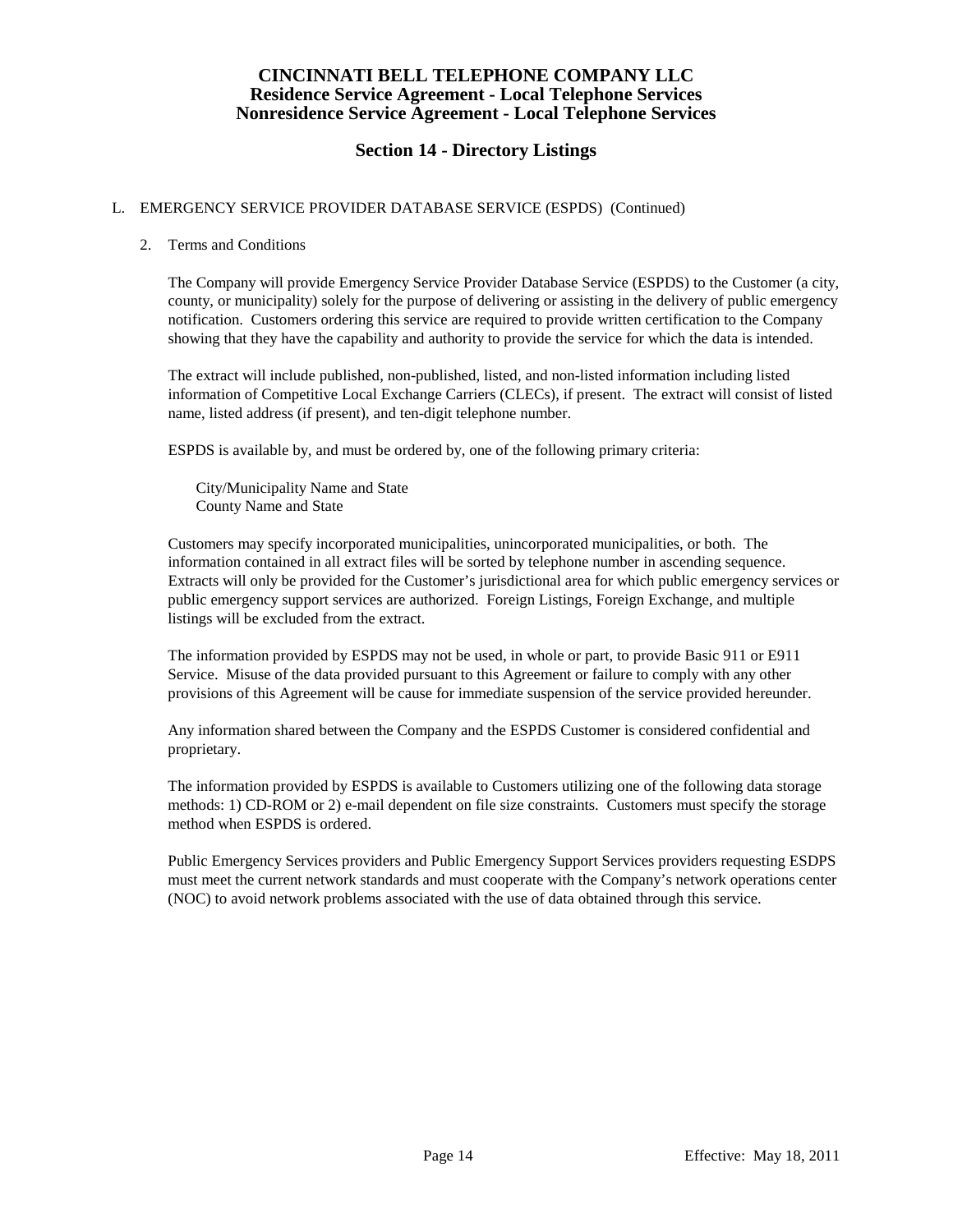# **Section 14 - Directory Listings**

### L. EMERGENCY SERVICE PROVIDER DATABASE SERVICE (ESPDS) (Continued)

#### 2. Terms and Conditions (Continued)

Geographically focused calling patterns that result from the use of data provided hereunder may cause problems, including congestion, in the Company's network. One or more of the following must be used by the ESPDS Customer to prevent network congestion problems:

The ESPDS Customer's calling platforms should be equipped within reorder tone (RO) and "No Circuit Available" (NCA) announcement detection capability. Each platform should provide the capability to automatically throttle back call origination when a threshold of RO and NCA is reached. The throttling algorithm should allow for reduction call origination to the point where 99 percent of call origination reaches neither NCA nor RO.

The ESPDS Customer's calling platforms should be designed with a call gapping mechanism to allow specification of, at most, one originating call per a specified time interval to any specific NPA-NXX code. The gaps should be capable of any time interval between 0 an 10 seconds. This is intended to give the ESPDS subscriber the capability of preventing excessive simultaneous call origination.

If the Company's NOC center determines that the call volume is having a negative impact on the Company's network, the NOC will request the ESPDS Customer to throttle the outgoing calls generated by the event to a specified number of simultaneous calls. The ESPDS Customer must implement each request within ten minutes of receipt from the Company's NOC center.

The Company's NOC center must be notified of the target location and size of the event at the launch of an public emergency call origination exceeding 1000 calls. The Company will provide a contact number to the ESPDS Customer for this purpose. The Customer will also provide the name (s) of the carrier(s), which will be utilized by the Customer for the public emergency call origination and the number of simultaneous calls.

Each ESPDS Customer must provide Company's NOC center up-to-date contact information for 7 days per week, 24 hours per day, and Contact information for three levels of management escalation.

The ESPDS Customer agrees to work cooperatively with the Company's NOC in order to avoid network congestion that may affect the ability of customers to call out of an affected area. This includes implementation of call gaps on the calling platform at intervals recommended by the Company's NOC.

The Company's NOC will utilize protective controls including those outlined in Section 2.1.11 of the Company's Intrastate Access Service Tariff, in order to minimize congestion and to allow the customers the ability to call out of an affected area. The traffic originated based upon the ESPDS Customer's use of the data provided hereunder may be affected by these controls. The Company will not be liable for the intentional or unintentional blockage of any traffic in any way related to the ESPDS Customer's use or the use by its agents or contractors of the data provided hereunder.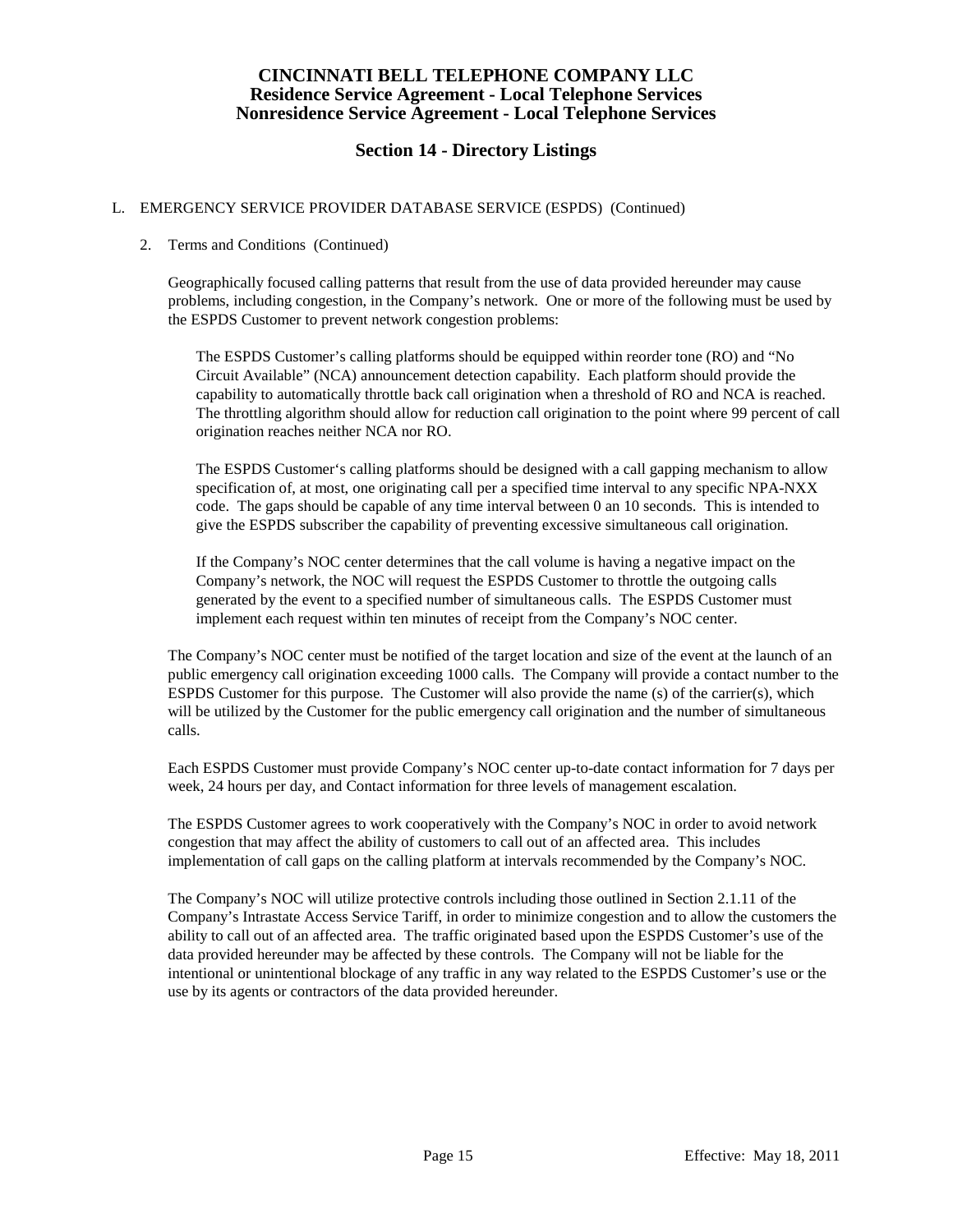# **Section 14 - Directory Listings**

### L. EMERGENCY SERVICE PROVIDER DATABASE SERVICE (ESPDS) (Continued)

#### 2. Terms and Conditions (Continued)

The Company does not guarantee the completion of mass calling on its network.

With respect to the database extract file provided by this service, the ESPDS Customers, providers of Public Emergency Services, providers of Public Emergency Support Services, and their employees shall:

Hold the information in confidence and protect it in accordance with the security regulations by which it protects its own proprietary or confidential information.

Restrict disclosure of the information solely to those employees with a need to know and not disclose it to any other parties.

Be responsible for determining the information it will use from the data provided by this service.

Use the information only in connection with delivering or assisting in the delivery of Public Emergency Services.

Notify the Company immediately if there is confirmed or suspected misuse of the data by any party or parties.

Any published, listed, or non-published number or any information provided by the Company shall be used only by an ESPDS Customer for the sole purpose of delivering or assisting in the delivery of public emergency services. Any use involving the reproduction, publishing, reselling, disclosing, tampering with, or providing access to information in the database for any purpose other than the provision of Public Emergency Support services is strictly prohibited and any known violations must be reported to the Company immediately. Information obtained by the ESPDS Customer pursuant to this Agreement may be provided to the ESPDS Customer's client(s) as a part of the call attempts/completions reports only upon execution by the ESPDS Customer's client(s) of a written agreement limiting use of the information and providing for its protection in the same manner as is set forth in this Agreement regarding use and protection of the information by the ESPDS Customer. The Company does not transfer right, title or interest (including intellectual property rights), if any, which it may have in and to ESPDS.

The data shall be secured by the ESPDS customer from unauthorized usage.

The Company shall not be required to modify its network operations or protocols to accommodate any Public Emergency Services providers' or Public Emergency Support Services providers' equipment, systems or data processors.

Emergency Service Providers Data Service may not be used for any purpose which violates federal or state laws, statutes, or regulatory orders or tariffs.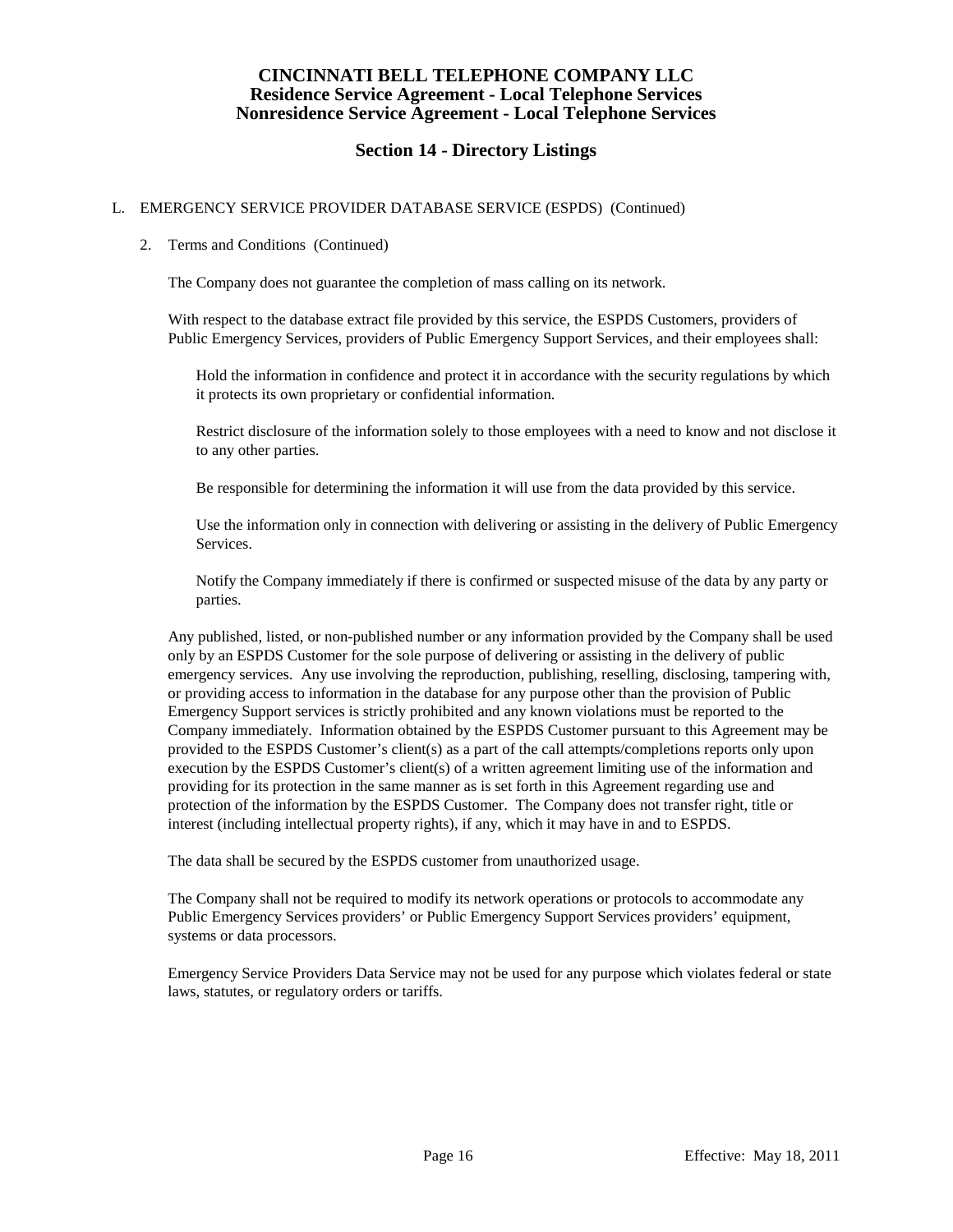# **Section 14 - Directory Listings**

### L. EMERGENCY SERVICE PROVIDER DATABASE SERVICE (ESPDS) (Continued)

### 2. Terms and Conditions (Continued)

The Public Emergency Services provider or Public Emergency Support Services provider agrees to hold harmless and indemnify the Company, its employees, directors, officers, agents, and subcontractors from and against any and all claims or suits which arise out of or result from the provision of the database extract file, specifically including, but not limited to, all claims or suits resulting from or allegedly resulting from errors or omission in the file or the use of such information by the ESPDS Customer, Public Emergency Services Providers, or the Public Emergency Support Services providers.

Each Public Emergency Services provider or Public Emergency Support Services provider agrees to release, defend, indemnify and hold harmless the Company, its agents and subcontractors from any and all losses, claims, demands, suits, and other actions, or any liability whatsoever, whether suffered, made, instituted or asserted by the Customer or by any other party or person: 1) for any personal injury to or death of any person or persons, or any loss, damage or destruction of any property, whether owned by the Customer or others, and which arises out of the negligence or other wrongdoing act of the Company, the Customer, its user agencies or municipalities or employees or agents of any one of them, or 2) for any infringement or invasion of the right of privacy of any person or persons, caused or claimed to have been caused, directly or indirectly, but the installation, operation, failure to operate, maintenance, removal, presence, condition, location, or use of the service and the equipment associated therewith, including, but not limited to, the identification for the telephone number, service address or name associated with the telephone number used by the party or parties utilizing the service hereunder, or 3) arising out of any action or omission of the Customer, in the course of using services provided pursuant to this Agreement and/or the Company's tariffs.

In the event the data is enhanced, modified, and/or merged with data obtained from other sources by the ESPDS Customer, all restrictions, regulations, and limitations contained in this Service Agreement remain applicable to the ESPDS Customer.

Each entity which performs an outbound public emergency notification message shall do so in coordination with other municipalities within the county.